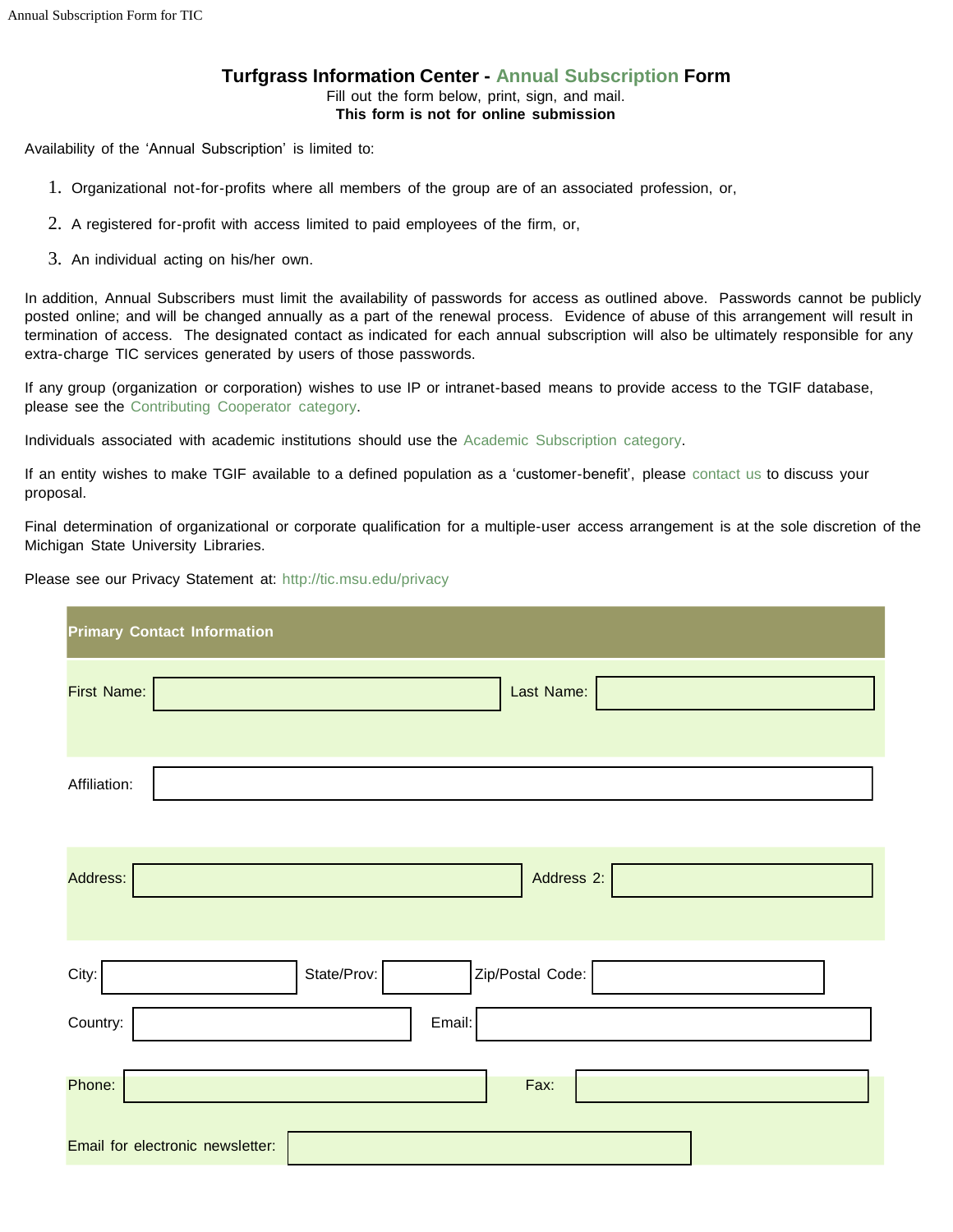## **Subscription Information Select the Number of Simultaneous Users:** 1 Simultaneous User - **\$250** (\$237.50 is potentially tax-deductible for U.S. residents) 2 Simultaneous Users - **\$425** (\$403.75 is potentially tax-deductible for U.S. residents) 3 Simultaneous Users - **\$575** (\$546.25 is potentially tax-deductible for U.S. residents) 4 Simultaneous Users - **\$700** (\$665 is potentially tax-deductible for U.S. residents) 5 Simultaneous Users - **\$800** (\$760 is potentially tax-deductible for U.S. residents)

## **Select Year of Subscription**:

TIC subscriptions are for a calendar year beginning January 1. Users can specify if they wish a subscription to begin the following January 1. Subscriptions received after September 1 can begin immediately and expire December 31 of the following year.

| <b>Current Calendar Year</b>                                                                | Next Calendar Year                  |
|---------------------------------------------------------------------------------------------|-------------------------------------|
| <b>YES!</b> I would like to make an additional donation to the TIC Endowment. Amount: $US\$ |                                     |
| <b>Payment Information</b>                                                                  |                                     |
| My subscription will be paid as indicated (select one of the two following options):        |                                     |
| 1. A check payable to Michigan State University                                             | Total amount enclosed: US\$         |
| 2. $\bigcap$ A credit card (choose one)                                                     | MasterCard<br>)VISA                 |
| Name on Card:                                                                               |                                     |
| Card No.                                                                                    |                                     |
| Expiration Date: Month<br>Year                                                              | Total amount to charge card: US $$$ |
|                                                                                             |                                     |
|                                                                                             |                                     |